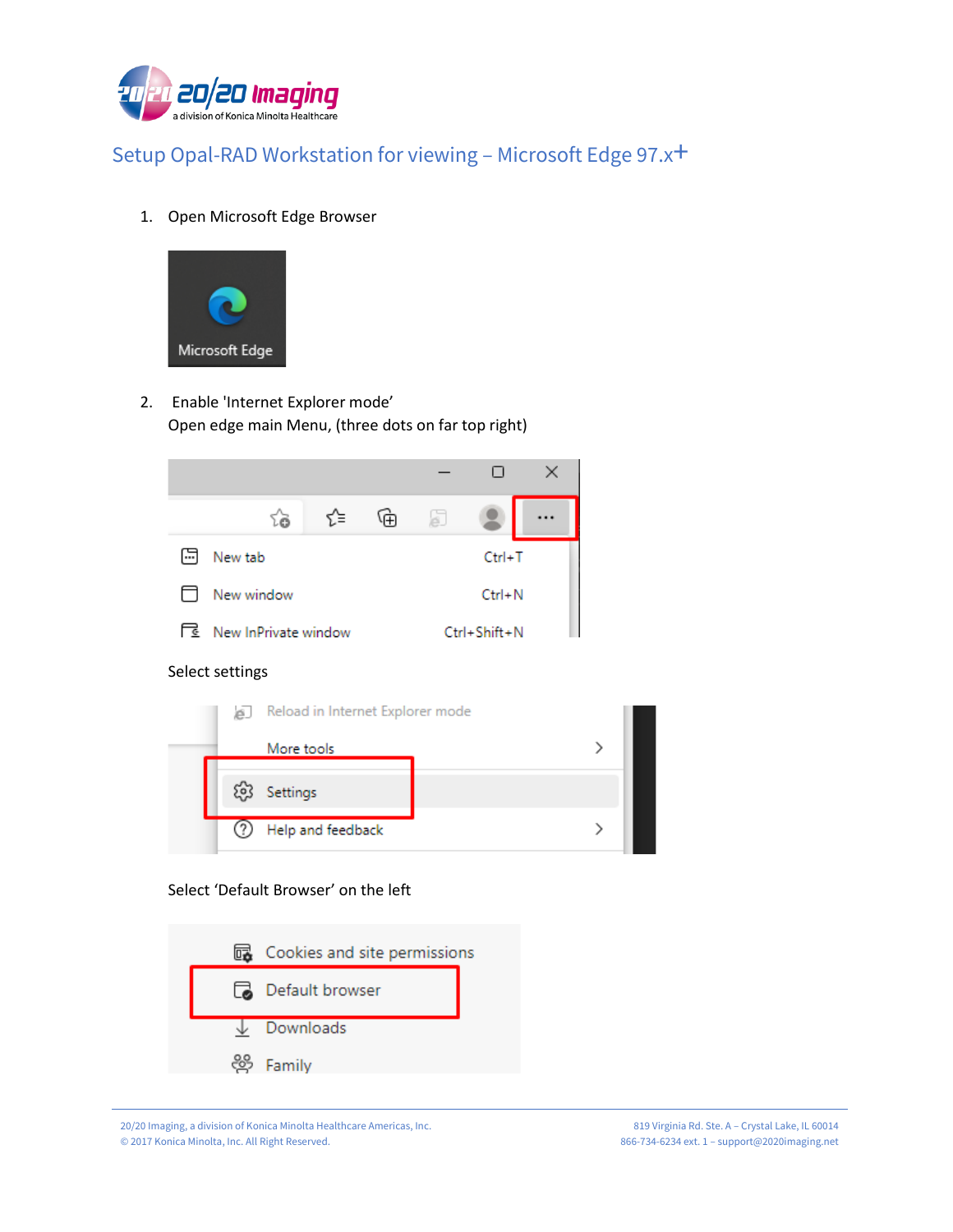

#### Select "ALLOW" from drop down 'Allow sites to be reloaded in Internet Explorer mode'



#### Select RESTART as promoted in the 'Allow sites to be reloaded in Internet Explorer mode'



3. Add website to 'Internet Explorer mode'

Type the location of the Server in the Address bar:

(ie. http://OPAL\_QC/opalweb/login.aspx or http://IP Address/opalweb/login.aspx) and hit Enter Select "Reload tab in Internet Explorer mode" icon



Select open this page in internet Explorer mode next time switch Click on done.

20/20 Imaging, a division of Konica Minolta Healthcare Americas, Inc. © 2017 Konica Minolta, Inc. All Right Reserved.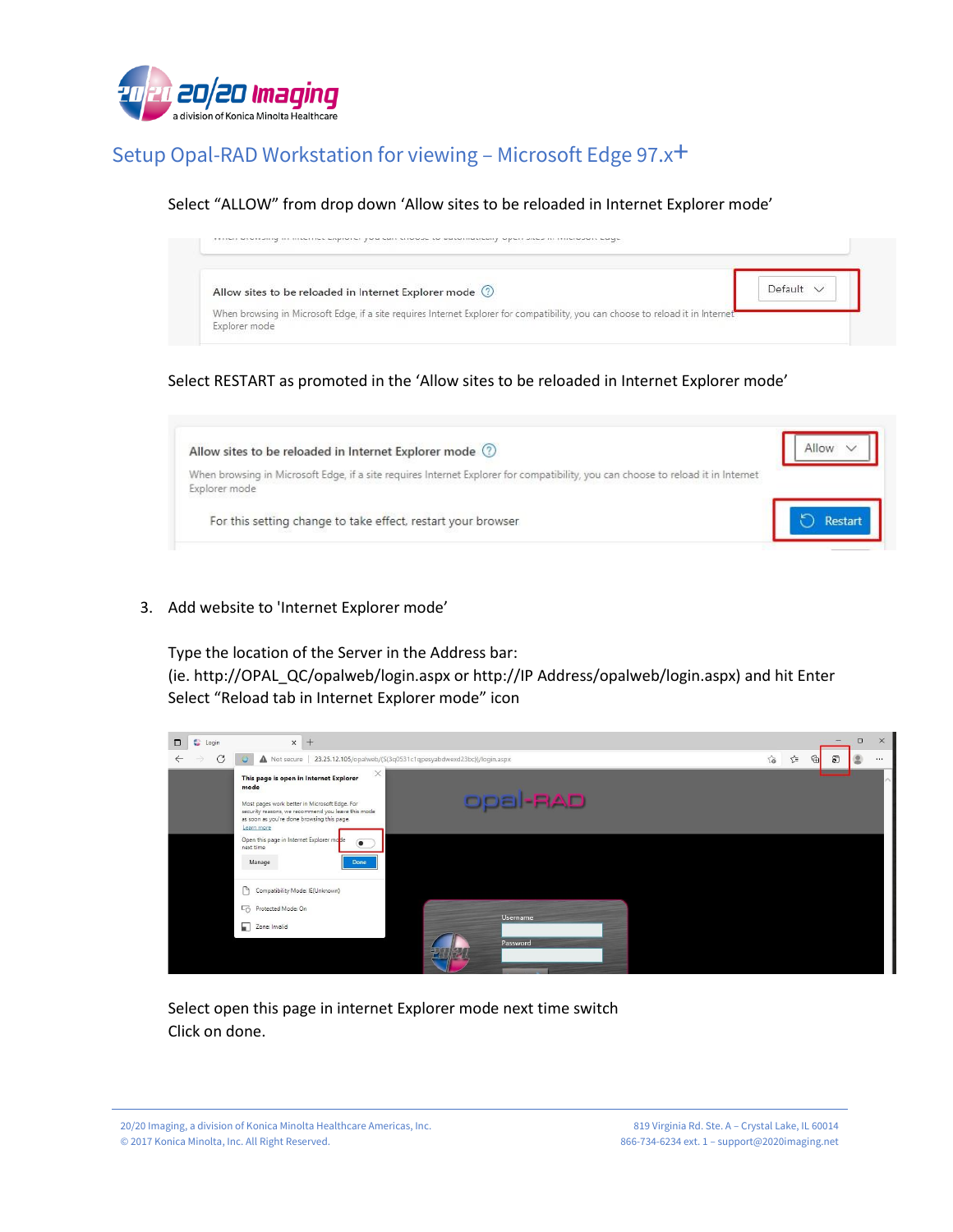

- 4. Add shortcut on desktop
	- a) Open the Edge main Menu, (three dots on far top right)
	- b) Hover on the "Apps" menu option.
	- c) Click on the pop-up option to "install this site as a web app".



#### d) click on install

L.

| <b>Install app</b> |       |  |  |                |        |
|--------------------|-------|--|--|----------------|--------|
|                    | Login |  |  |                |        |
| Edit               |       |  |  |                |        |
|                    |       |  |  | <b>Install</b> | Cancel |

e) Tick the boxes for pinning the app to desktop, and, or start menu, (as icons). and click "Pin".

| <b>App installed</b><br>Publisher: 23.25.12.105                                                                                                                      |  |
|----------------------------------------------------------------------------------------------------------------------------------------------------------------------|--|
| Login has been installed as an app<br>on your device and will safely run in<br>its own window. Launch it from the<br>Start menu, Windows taskbar or your<br>Desktop. |  |
| Allow this app to                                                                                                                                                    |  |
| Pin to taskbar                                                                                                                                                       |  |
| Pin to Start                                                                                                                                                         |  |
| Create Desktop shortcut                                                                                                                                              |  |
| Auto-start on device login                                                                                                                                           |  |
| <b>Allow</b><br>Don't allow                                                                                                                                          |  |

20/20 Imaging, a division of Konica Minolta Healthcare Americas, Inc. © 2017 Konica Minolta, Inc. All Right Reserved.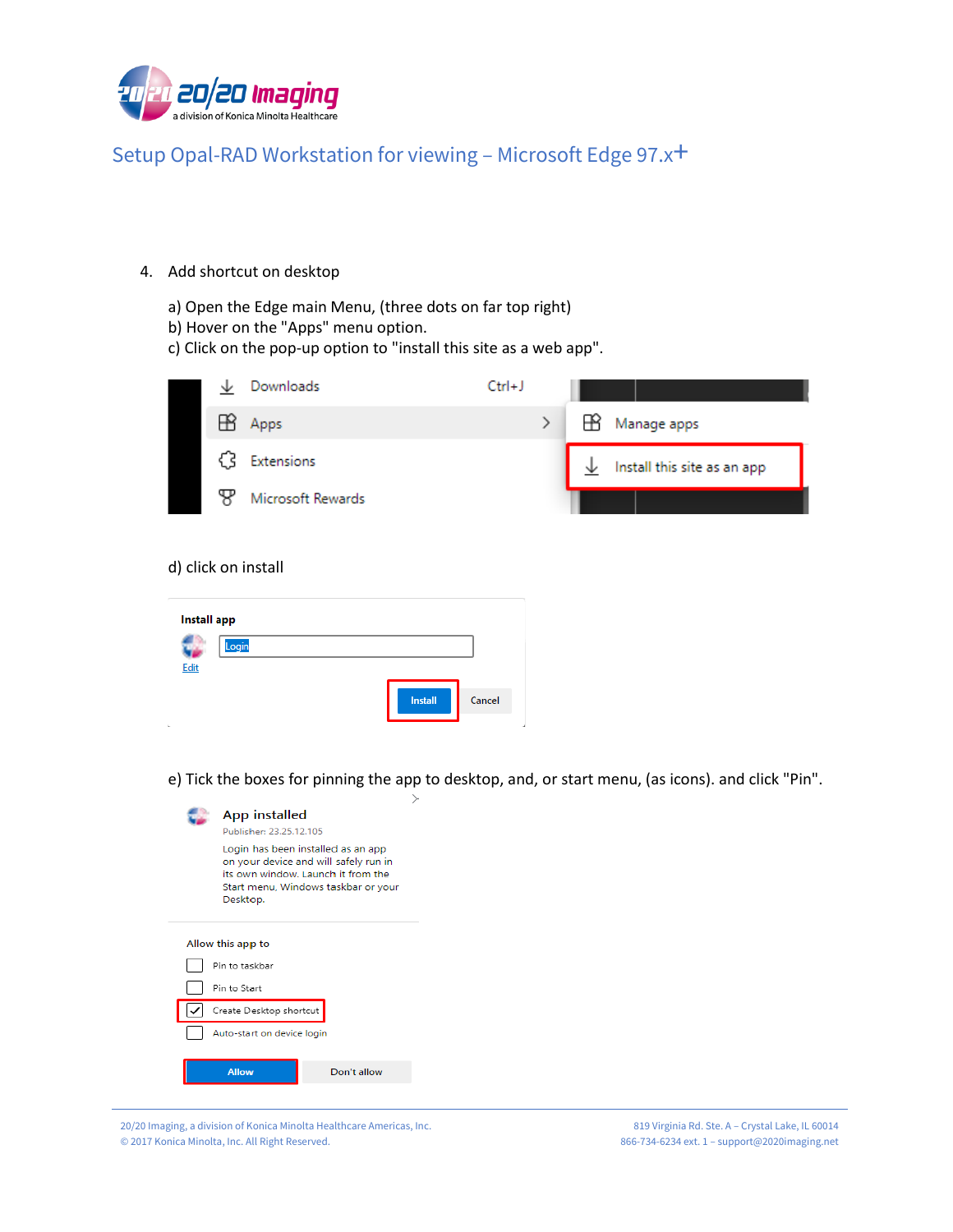

5. Login to Opal-RAD at the login screen



6. Install Viewer: Click 'Download Viewer – 2.x.x.x' near the top right, and allow it to install



NOTE: It may automatically prompt to install the viewer, which you can use this method skipped the above step

Click 'Run' near the bottom of the screen and allow the viewer to install

7. Install Tools: (CD Burning & Import): Click 'Opal Tools' near the top right, and allow it to install

Click 'Run' near the bottom of the screen and allow the viewer to install

NOTE: After OpalViewer/Opal Tools are installed, you may be asked to allow 'OpalWebKicker'. This is necessary for viewing software to run correctly

Click 'Allow'. The session might log you off, this is normal. Simply log back in